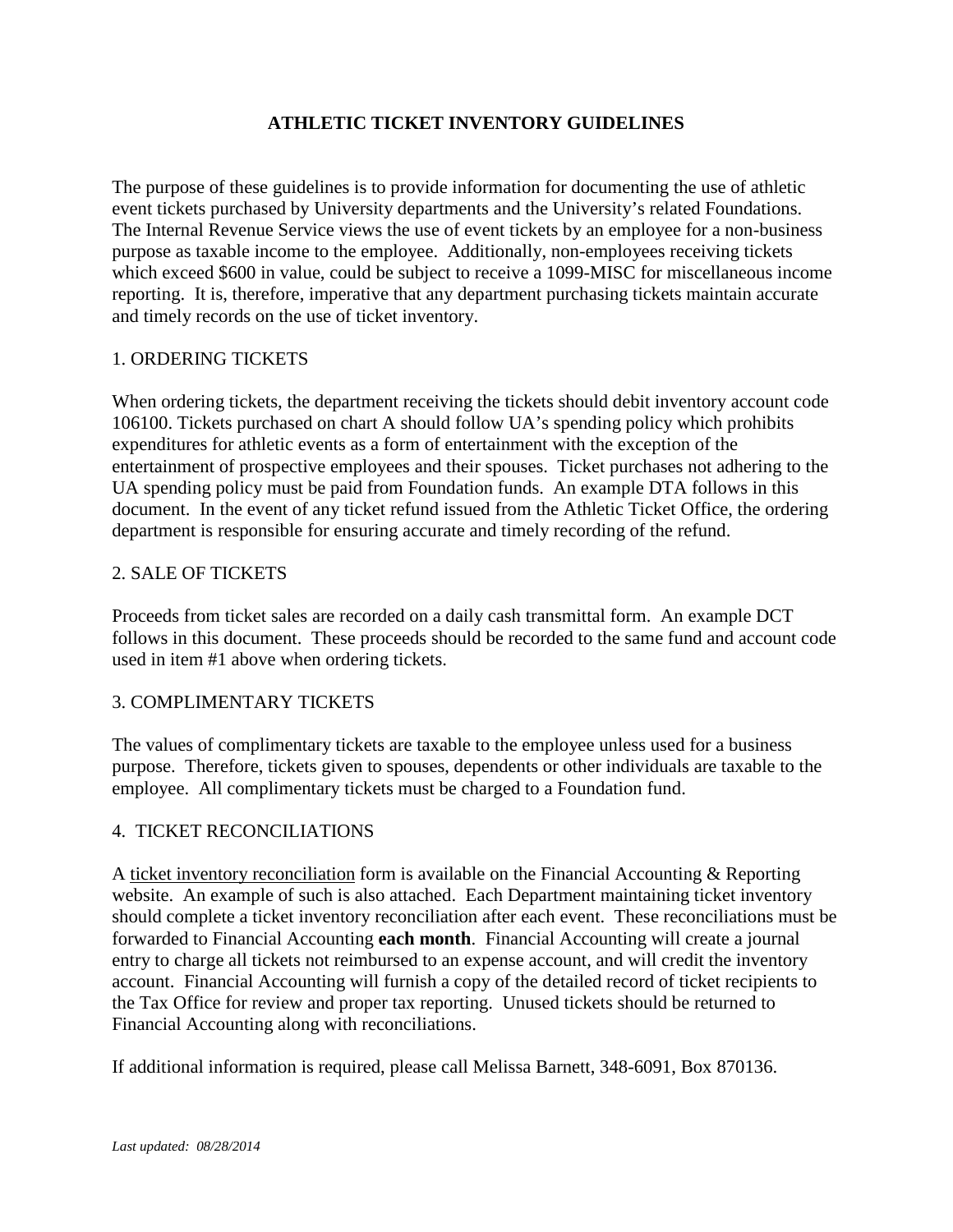# **The University Of Alabama**

**DEPARTMENTAL TRANSFER AUTHORIZATION**

|                                                |                               | Financial Accounting/Box 870136, Rose Administration Suite 326 |                    |                             |                 |                        |                                 |                  |
|------------------------------------------------|-------------------------------|----------------------------------------------------------------|--------------------|-----------------------------|-----------------|------------------------|---------------------------------|------------------|
| TRANSFER NO.                                   |                               |                                                                |                    | <b>DATE</b>                 |                 | September 3, 2014      |                                 |                  |
| DEBIT / CHARGE TO                              |                               | The Big Al Foundation - Alumni Relations                       |                    |                             |                 |                        |                                 |                  |
| <b>NAME</b>                                    | <b>Melissa Barnett</b>        |                                                                |                    | <b>DEPT ADDRESS</b>         |                 | 870136                 |                                 |                  |
| FROM / CREDIT                                  | <b>Athletic Ticket Office</b> |                                                                | THIS FORM          | PREPARED BY Melissa Barnett |                 | EXT.                   |                                 |                  |
|                                                |                               | <b>AUDIO VISUAL</b>                                            |                    | UNIVERSITY PRINTING         |                 |                        |                                 |                  |
|                                                |                               | SUPPLY STORE                                                   |                    |                             |                 |                        |                                 |                  |
| <b>QUANTITY</b>                                |                               |                                                                | <b>DESCRIPTION</b> |                             |                 |                        | <b>AMOUNT</b>                   | <b>TOTAL</b>     |
|                                                |                               |                                                                |                    |                             |                 |                        | <b>PER UNIT</b>                 | <b>AMOUNT</b>    |
| 50                                             |                               | Football tickets for Alabama vs. Auburn 11/29/2014             |                    |                             |                 |                        | 65.0000                         | 3,250.00         |
|                                                |                               |                                                                |                    |                             |                 |                        |                                 |                  |
|                                                |                               |                                                                |                    |                             |                 |                        |                                 |                  |
|                                                |                               |                                                                |                    |                             |                 |                        |                                 |                  |
|                                                |                               |                                                                |                    |                             |                 |                        |                                 |                  |
|                                                |                               |                                                                |                    |                             |                 |                        |                                 |                  |
|                                                |                               |                                                                |                    |                             |                 |                        |                                 |                  |
|                                                |                               |                                                                |                    |                             |                 |                        |                                 |                  |
|                                                |                               |                                                                |                    |                             |                 |                        | <b>TOTAL</b>                    | 3,250.00         |
| CHART OF<br><b>ACCOUNTS</b>                    | <b>FUND</b>                   | <b>ORGANIZATION</b>                                            | <b>ACCOUNT</b>     | <b>PROGRAM</b>              | <b>ACTIVITY</b> | <b>AMOUNT</b>          |                                 | Debit or Credit  |
| $\mathbf C$<br>$\mathsf{A}$                    | 77000<br>18315                | 601101                                                         | 106100<br>507201   | 900                         |                 |                        | 3250.00<br>3250.00              | D<br>$\mathbf C$ |
|                                                |                               |                                                                |                    |                             |                 |                        |                                 |                  |
|                                                |                               |                                                                |                    |                             |                 |                        |                                 |                  |
|                                                |                               |                                                                |                    |                             |                 |                        |                                 |                  |
|                                                |                               |                                                                |                    |                             |                 |                        |                                 |                  |
|                                                |                               |                                                                |                    |                             |                 |                        |                                 |                  |
|                                                |                               |                                                                |                    |                             |                 |                        |                                 |                  |
|                                                |                               |                                                                |                    |                             |                 |                        |                                 |                  |
|                                                |                               |                                                                |                    |                             |                 |                        |                                 |                  |
|                                                |                               |                                                                |                    |                             |                 |                        |                                 |                  |
|                                                |                               |                                                                |                    |                             |                 | <b>APPROVAL</b>        |                                 |                  |
|                                                |                               | RECEIVING DEPARTMENT                                           |                    |                             |                 |                        |                                 |                  |
| <b>RECEIVED BY:</b><br>DATE RECEIVED/APPROVED: |                               |                                                                |                    |                             |                 |                        |                                 |                  |
|                                                |                               |                                                                |                    |                             |                 | <b>DEPARTMENT HEAD</b> |                                 |                  |
|                                                |                               | SUPPLYING DEPARTMENT                                           |                    |                             |                 |                        |                                 |                  |
| DELIVERED FROM:<br>DELIVERED BY:               |                               |                                                                |                    |                             |                 |                        | DEAN OR ADMINISTRATIVE OFFICIAL |                  |
|                                                | DATE DELIVERED/COMPLETED:     |                                                                |                    |                             |                 |                        |                                 |                  |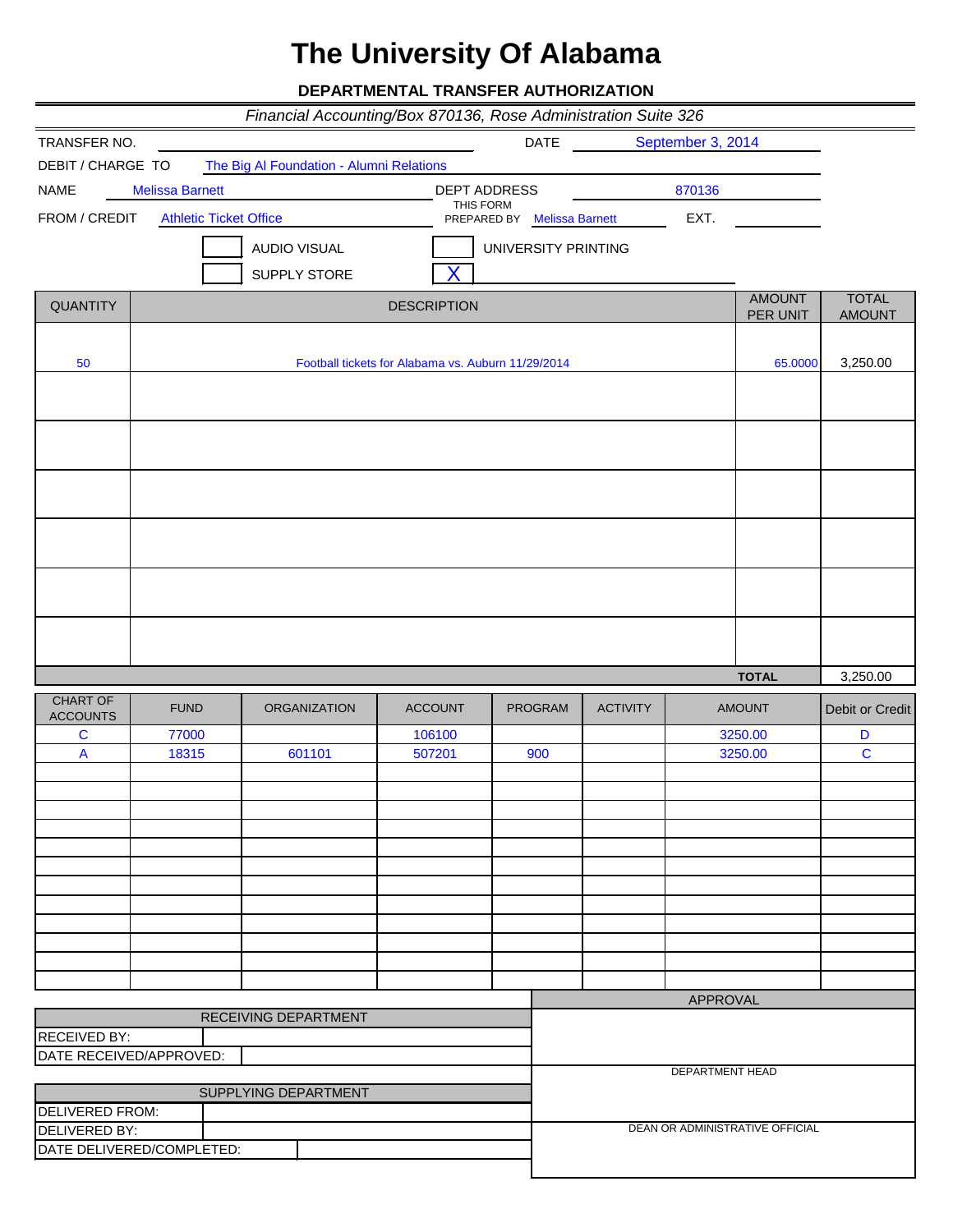#### September 3, 2014

Date

|                                                                | Deposit To  |             |                        |                                 |             |                 |          |
|----------------------------------------------------------------|-------------|-------------|------------------------|---------------------------------|-------------|-----------------|----------|
| <b>Transaction Description</b>                                 | <b>COA</b>  | <b>FUND</b> | ORGN                   | <b>ACCT</b>                     | <b>PROG</b> | <b>ACTIVITY</b> | Amount   |
| Reimbursement from alumni purchasing tickets for UA vs. Auburn | $\mathbf C$ | 77000       |                        | 106100                          |             |                 | 2,600.00 |
|                                                                |             |             |                        |                                 |             |                 |          |
|                                                                |             |             |                        |                                 |             |                 |          |
|                                                                |             |             |                        |                                 |             |                 |          |
|                                                                |             |             |                        |                                 |             |                 |          |
|                                                                |             |             |                        |                                 |             |                 |          |
|                                                                |             |             |                        |                                 |             |                 |          |
|                                                                |             |             |                        |                                 |             |                 |          |
|                                                                |             |             |                        |                                 |             |                 |          |
|                                                                |             |             |                        |                                 |             |                 |          |
|                                                                |             |             |                        |                                 |             |                 |          |
|                                                                |             |             |                        |                                 |             |                 |          |
|                                                                |             |             |                        | <b>Total Accounting Entries</b> |             |                 | 2,600.00 |
| Prepared By: Melissa Barnett                                   |             |             |                        |                                 |             |                 |          |
|                                                                |             |             |                        |                                 |             |                 |          |
| Box No. 870136<br>Phone 348-6091                               |             |             |                        |                                 |             |                 |          |
|                                                                |             |             | Cash                   |                                 |             |                 |          |
|                                                                |             |             | Checks                 |                                 |             |                 | 2,600.00 |
| Student Receivables use only                                   |             |             | <b>Credit Cards</b>    |                                 |             |                 |          |
|                                                                |             |             | <b>Direct Deposits</b> |                                 |             |                 |          |
| Cashier                                                        |             |             | <b>ACH Checks</b>      |                                 |             |                 |          |
|                                                                |             |             | <b>Bank Drafts</b>     |                                 |             |                 |          |
| Summary Receipt No.                                            |             |             |                        | 2,600.00                        |             |                 |          |
|                                                                |             |             |                        | <b>Total Funds</b>              |             |                 |          |
|                                                                |             |             |                        | Variance                        |             | \$0.00          |          |
|                                                                |             |             |                        |                                 |             |                 |          |

**Variance must be \$0.00 before submitting transmittal form.**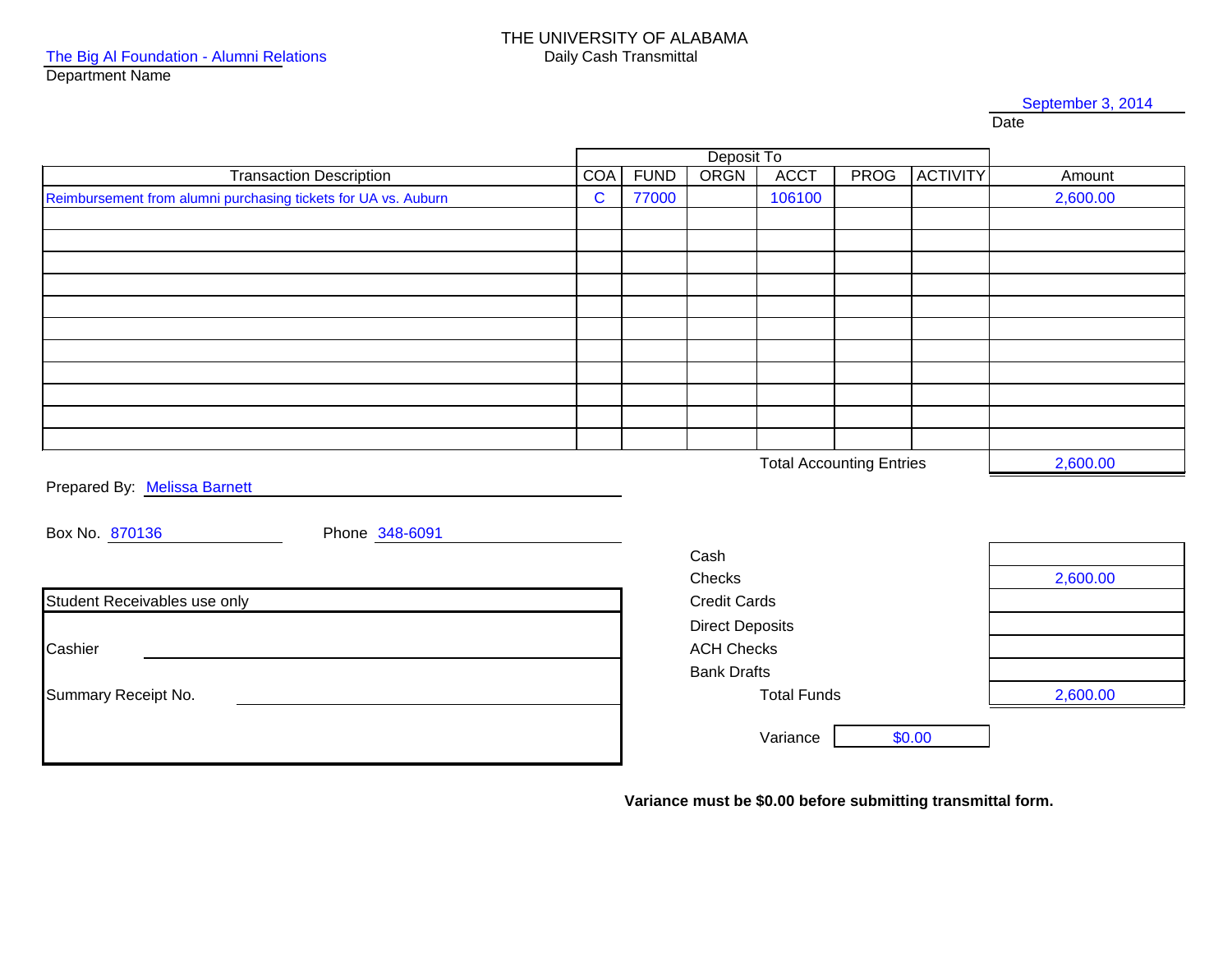## *ATHLETIC TICKET INVENTORY RECONCILIATION*

| <b>Department Name:</b>                                                                      |                                             | Prepared By:             |                                                                                                                         |  |  |  |  |
|----------------------------------------------------------------------------------------------|---------------------------------------------|--------------------------|-------------------------------------------------------------------------------------------------------------------------|--|--|--|--|
| The Big Al Foundation - Alumni Relations                                                     |                                             |                          | Melissa Barnett                                                                                                         |  |  |  |  |
|                                                                                              |                                             |                          |                                                                                                                         |  |  |  |  |
|                                                                                              | <b>PURCHASE INFORMATION</b>                 |                          |                                                                                                                         |  |  |  |  |
| Event Name:                                                                                  |                                             |                          | Event Date:                                                                                                             |  |  |  |  |
| Alabama vs. Auburn football                                                                  |                                             |                          | 11/29/2014                                                                                                              |  |  |  |  |
| # of tickets purchased:                                                                      | Price paid per ticket:                      |                          | Total*                                                                                                                  |  |  |  |  |
| 50                                                                                           | \$65.00                                     |                          | \$3,250.00                                                                                                              |  |  |  |  |
| Original FOAP used to purchase tickets:                                                      |                                             |                          |                                                                                                                         |  |  |  |  |
| C-77000-106100                                                                               |                                             |                          |                                                                                                                         |  |  |  |  |
|                                                                                              |                                             |                          | *This amount should agree to the original purchase transaction reflected in account 106100, recorded via DTA or P-Card. |  |  |  |  |
|                                                                                              |                                             | <b>TICKETS SOLD</b>      |                                                                                                                         |  |  |  |  |
| # of tickets sold                                                                            | Price collected per ticket:                 |                          | Total reimbursed for sales:                                                                                             |  |  |  |  |
| 40                                                                                           | \$65.00                                     |                          | \$2,600.00                                                                                                              |  |  |  |  |
| Reimbursements should agree to those reported in account 106100 via Daily Cash Transmittals. |                                             |                          |                                                                                                                         |  |  |  |  |
|                                                                                              |                                             | <b>TICKETS DISBURSED</b> |                                                                                                                         |  |  |  |  |
| # of                                                                                         |                                             |                          |                                                                                                                         |  |  |  |  |
| complimentary                                                                                | # of tickets distributed for                |                          | # of unused                                                                                                             |  |  |  |  |
| tickets:                                                                                     | business purposes:**                        |                          | tickets                                                                                                                 |  |  |  |  |
| $\overline{6}$                                                                               | 2                                           |                          | 2                                                                                                                       |  |  |  |  |
| ** As prescribed by The University of Alabama spending policy.                               |                                             |                          |                                                                                                                         |  |  |  |  |
|                                                                                              | <b>DETAILED RECORD OF TICKET RECIPIENTS</b> |                          |                                                                                                                         |  |  |  |  |
| Name of ticket recipient:                                                                    | Qty:                                        | Purpose:                 |                                                                                                                         |  |  |  |  |
| Ann Adams                                                                                    | 2                                           | <b>Business</b>          |                                                                                                                         |  |  |  |  |
| Affiliation:                                                                                 |                                             |                          | If UA Employee, provide CWID:                                                                                           |  |  |  |  |
| UA Employee                                                                                  |                                             | 01234567                 |                                                                                                                         |  |  |  |  |